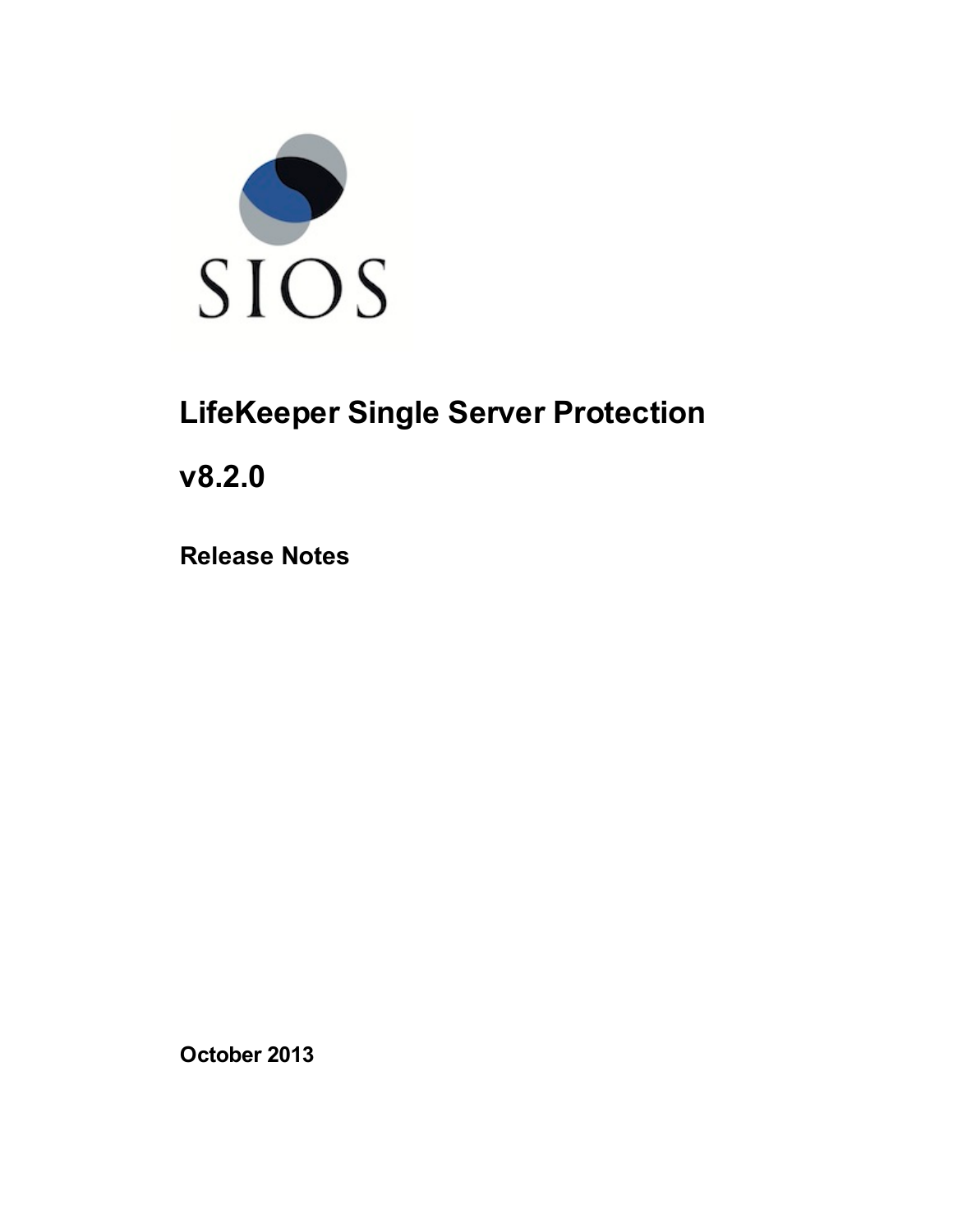This document and the information herein is the property of SIOS Technology Corp. (previously known as SteelEye® Technology, Inc.) and all unauthorized use and reproduction is prohibited. SIOS Technology Corp. makes no warranties with respect to the contents of this document and reserves the right to revise this publication and make changes to the products described herein without prior notification. It is the policy of SIOS Technology Corp. to improve products as new technology, components and software become available. SIOS Technology Corp., therefore, reserves the right to change specifications without prior notice.

LifeKeeper, SteelEye and SteelEye DataKeeper are registered trademarks of SIOS Technology Corp.

Other brand and product names used herein are for identification purposes only and may be trademarks of their respective companies.

To maintain the quality of our publications, we welcome your comments on the accuracy, clarity, organization, and value of this document.

Address correspondence to: ip@us.sios.com

Copyright © 2013 By SIOS Technology Corp. San Mateo, CA U.S.A. All rights reserved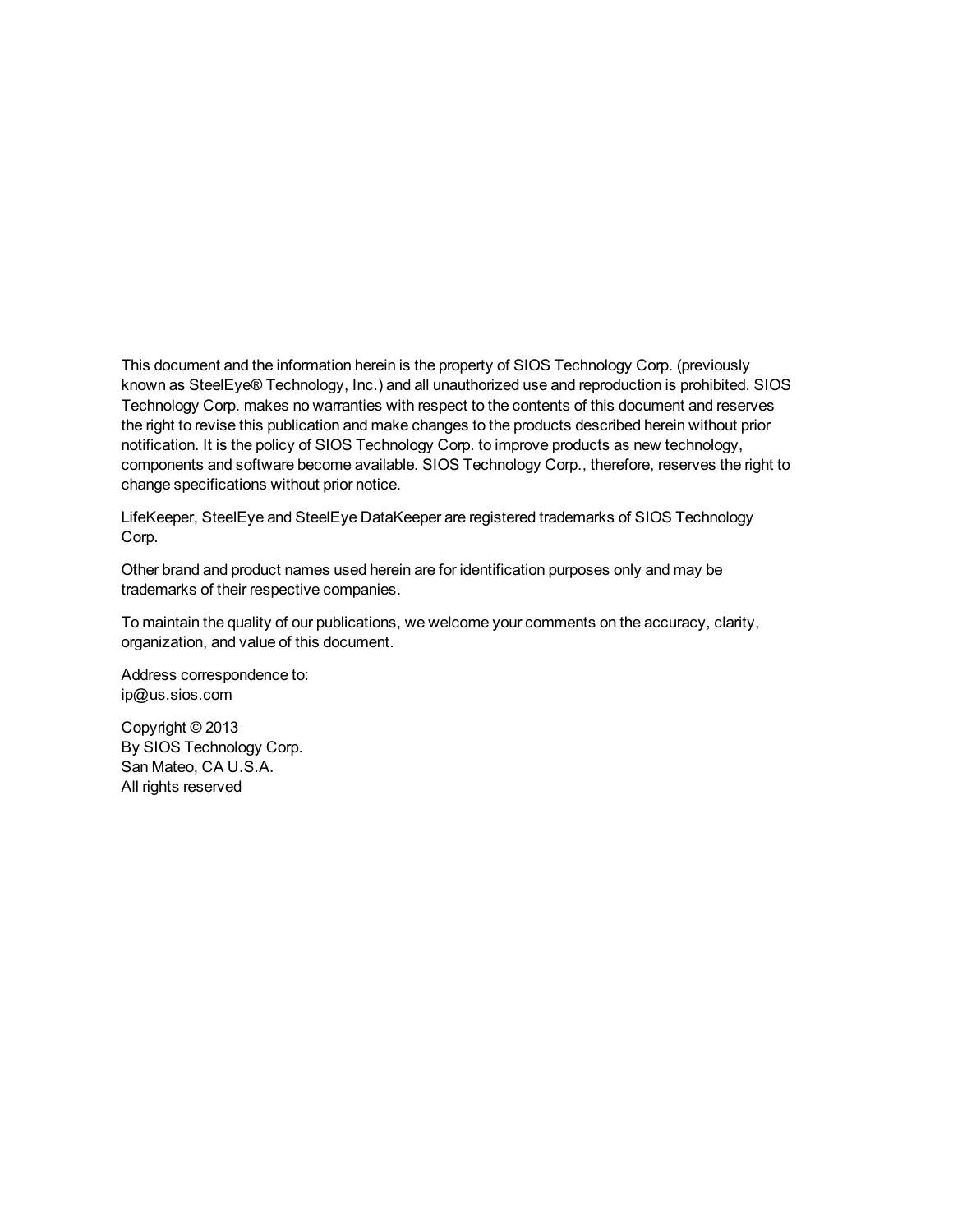# **Table of Contents**

| 既知の問題 ……………………………………………………………………………………… 5 |  |
|-------------------------------------------|--|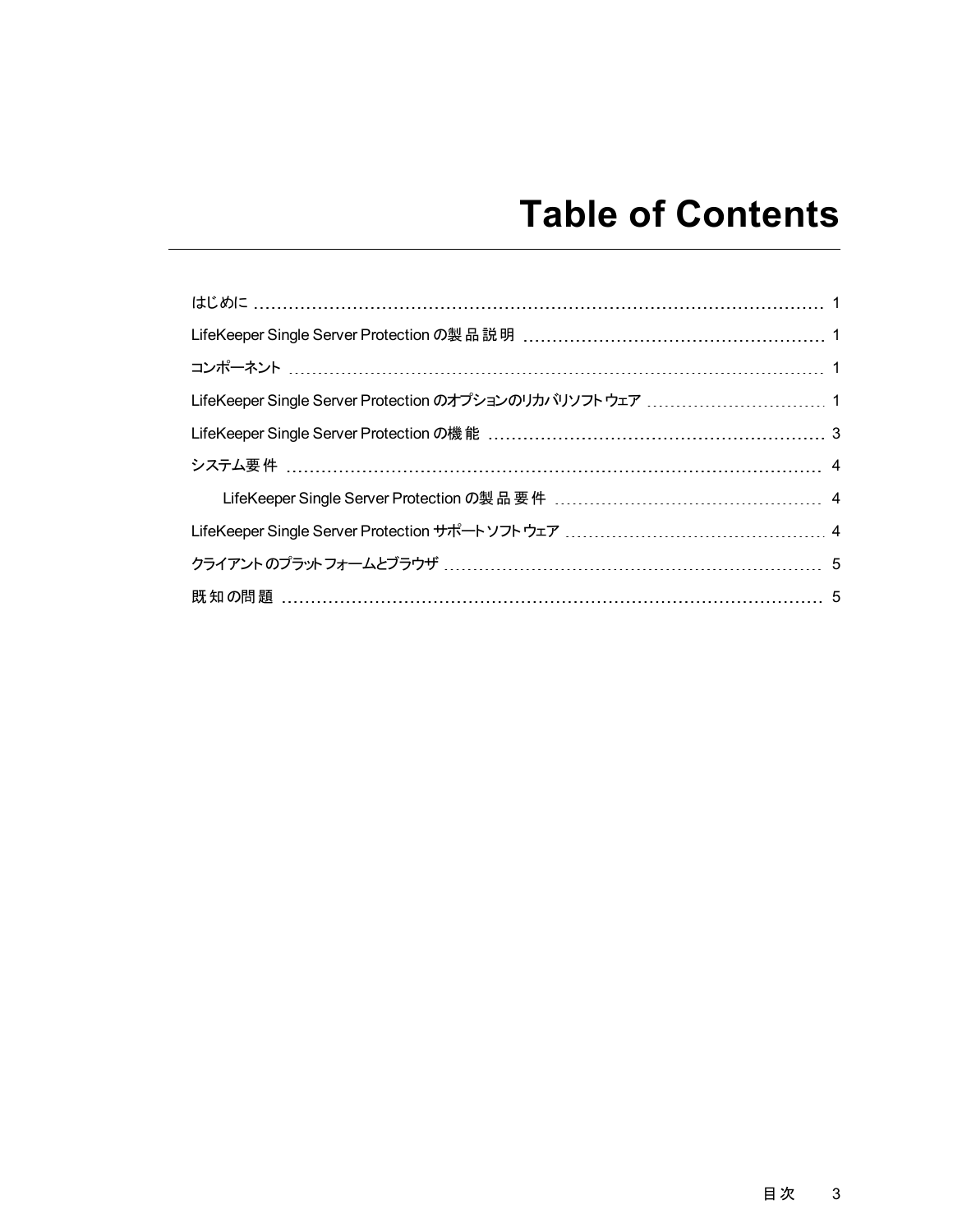#### **LifeKeeper Single Server Protection** リリースノート

#### バージョン **8.2**

#### 重要*!!*

#### 本製品をインストールまたは使用する前に、必ずこのドキュメントをお読みください。 このドキュメントには、インストール時とその前後に留意すべき重要な項目に関する情報が記載されて います。

#### <span id="page-3-0"></span>はじめに

このリリースノートの対象読者は、LifeKeeper Single Server Protection for Linux 製品のインストール、 設定、管理を行うユーザです。このドキュメントには、LifeKeeper Single Server Protection の正式マ ニュアルには詳細に記述されていない重要な情報、たとえば、システム要件、新機能、製品の制限 へのリンク、トラブルシューティングのヒントなどが記載されています。LifeKeeper Single Server Protection ソフトウェアをインストールして設定する前に、必ずこのドキュメントの内容を確認してください。

#### <span id="page-3-1"></span>**LifeKeeper Single Server Protection** の製品説明

LifeKeeper Single Server Protection (SSP) は、単一ノード構成におけるアプリケーション監視を可能に します (つまり、クラスタの要件または制約はありません)。単一ノード環境は、物理的なものでも仮想 (vSphere、KVM) でも構いません。LifeKeeper SSP は、実績がある安定した SteelEye LifeKeeper アー キテクチャ上に構築されます。LifeKeeper SSP は優れたアプリケーション監視機能を提供し、障害が 発生したアプリケーションおよびシステムインフラストラクチャ項目 (例: NFS 共有、IP アドレス、ファイル システム) のリカバリを実行することができます。何らかの理由でアプリケーションをリカバリできない場 合、LifeKeeper SSP は、システムのリブートまたは VM とアプリケーション監視を設定された VMware 仮 想マシンのVMware HA 再起動によって、ノードの再起動を開始します。

### <span id="page-3-2"></span>コンポーネント

バンドルされる LifeKeeper Single Server Protection ソフトウェアは、64 ビットシステム(x86\_64、AMD64) で動作し、以下のコンポーネントが含まれています。

- LifeKeeper Single Server Protection ソフトウェア
- LifeKeeper Single Server Protection vSphere Client プラグインが付 属した SteelEye 管理コン ソール(VMware 環境専用のオプションのソフトウェア)

#### <span id="page-3-3"></span>**LifeKeeper Single Server Protection** のオプションのリカバリソ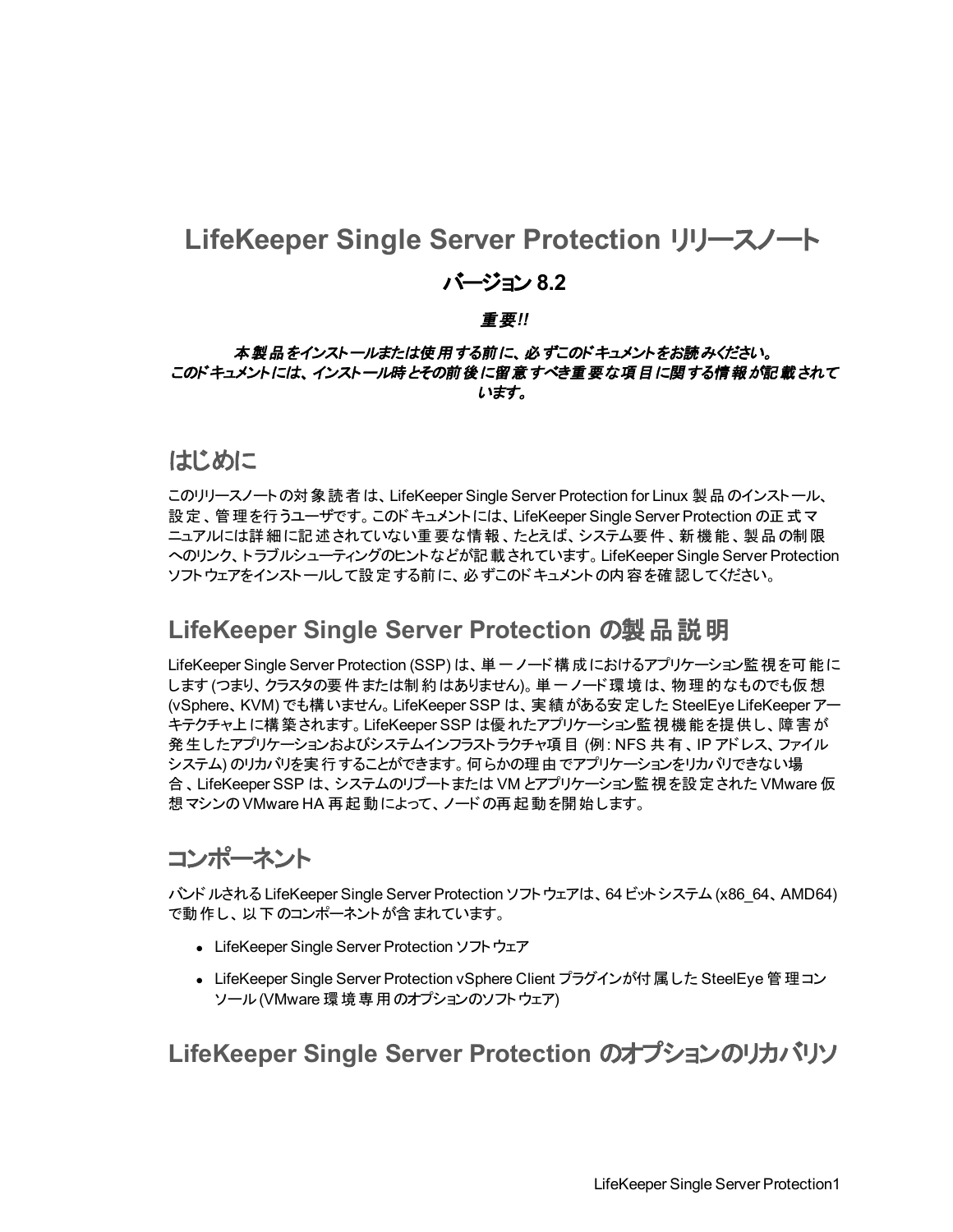### フトウェア

次のオプションソフトウェアは、記載してあるバージョンのアプリケーション用のリソース定義およびリカバリ ソフトウェアを提供します。

| バッケージ                                                        | パッケージ名                                          | 保護対象のアプリケーション                                                            |  |
|--------------------------------------------------------------|-------------------------------------------------|--------------------------------------------------------------------------|--|
| LifeKeeper<br>Apache<br><b>Web Server</b><br>Recovery<br>Kit | steeleye-lkAPA-<br>$8.2.0 -$<br>6213.noarch.rpm | Apache Web Server v2, v2.2, v2.4                                         |  |
| LifeKeeper<br><b>SAP</b>                                     | steeleye-lkSAP-<br>$8.2.0 -$<br>6213.noarch.rpm | SAP v7 Enhancement Package 1 および 2、SAP v7.1 および SAP<br>V7.3              |  |
| Recovery<br>Kit                                              |                                                 | SSP NFS Server Recovery Kit v8.1                                         |  |
|                                                              |                                                 | SSP Network Attached Storage Recovery Kit v8.1                           |  |
| LifeKeeper<br>SAP DB/<br><b>MaxDB</b><br>Recovery<br>Kit     | steeleye-<br>IkSAPDB-8.2.0-<br>6213.noarch.rpm  | SAP MaxDB v7.5, v7.6, v7.7, v7.8                                         |  |
|                                                              | steeleye-lkDB2-<br>$8.2.0 -$<br>6213.noarch.rpm | IBM DB2 Universal Database v9, v9.5, v9.7, v10.1                         |  |
| LifeKeeper<br>DB <sub>2</sub>                                |                                                 | IBM DB2 Enterprise Server Edition (ESE) v9, v9.5, v9.7, v10.1            |  |
| Recovery<br>Kit                                              |                                                 | IBM DB2 Workgroup Server Edition (WSE) v9, v9.5, v9.7, v10.1             |  |
|                                                              |                                                 | IBM DB2 Express Edition v9, v9.5, v9.7, v10.1                            |  |
| LifeKeeper<br>Oracle                                         | steeleye-lkORA-<br>$8.2.0 -$<br>6213.noarch.rpm | Oracle Standard Edition および Enterprise Edition v10g<br>R2, v11g, v11g R2 |  |
| Recovery<br>Kit                                              |                                                 | Oracle Standard Edition One v10g R2, v11g, v11g R2                       |  |
| LifeKeeper<br><b>MySQL</b><br>Recovery<br>Kit                | steeleye-lkSQL-<br>$8.2.0 -$<br>6213.noarch.rpm | MySQL および MySQL Enterprise v5.1、 v5.5、 v5.6                              |  |
|                                                              | steeleye-<br>IkPGSQL-8.2.0-<br>6213.noarch.rpm  | PostgreSQL v8.3, v8.4, v9, v9.1, v9.2                                    |  |
| LifeKeeper<br>PostgreSQL<br>Recovery<br>Kit                  |                                                 | EnterpriseDB Postgres Plus Standard Server v8.4 および v9                   |  |
|                                                              |                                                 | EnterpriseDB Postgres Plus Advanced Server<br>v8.3, v8.4, v9.1, v9.2     |  |
|                                                              |                                                 | EnterpriseDB Postgres Plus Solutions Pack v9.1 および v9.2                  |  |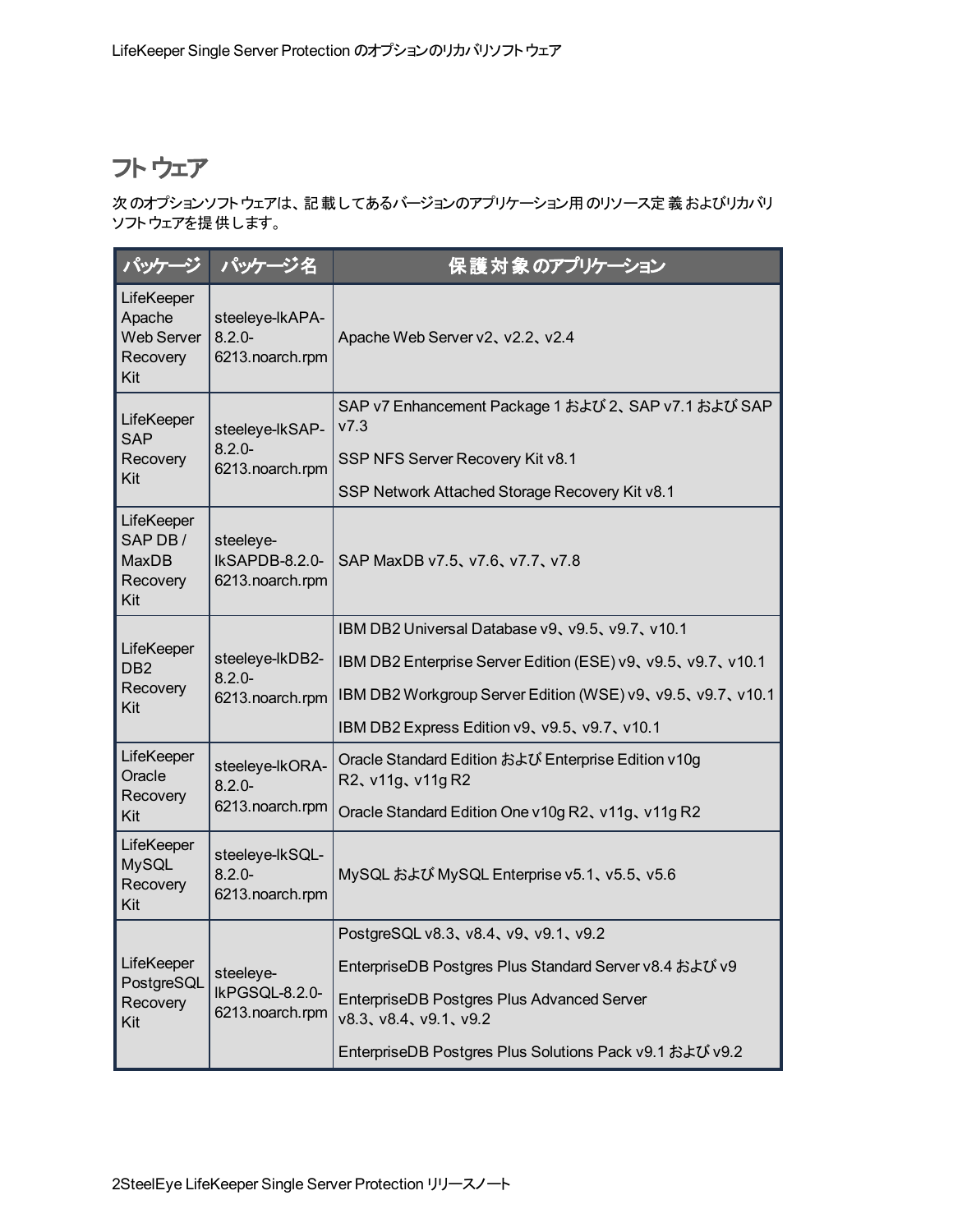| パッケージ                                                                  | パッケージ名                                                         | 保護対象のアプリケーション                                                                                                                                                                                                            |  |
|------------------------------------------------------------------------|----------------------------------------------------------------|--------------------------------------------------------------------------------------------------------------------------------------------------------------------------------------------------------------------------|--|
| LifeKeeper<br>Sybase<br><b>ASE</b><br>Recovery<br>Kit                  | steeleye-<br><b>IkSYBASE-</b><br>$8.2.0 -$<br>6213.noarch.rpm  | Sybase ASE 15.5 および 15.7                                                                                                                                                                                                 |  |
| LifeKeeper<br><b>Postfix</b><br>Recovery<br>Kit                        | steeleye-<br><b>IkPOSTFIX-</b><br>$8.2.0 -$<br>6213.noarch.rpm | Postfix ソフトウェアは、それぞれのサーバにサポートされた Linux<br>ディストリビューションをインストールし、設定します。同じバージョン<br>の Postfix が、それぞれのサーバにインストールされる必要がありま<br>す。                                                                                                |  |
| LifeKeeper<br>Samba<br>Recovery<br>Kit                                 | steeleye-lkSMB-<br>$8.2.0 -$<br>6213.noarch.rpm                | サポート対象の Linux ディストリビューションに付属の標準 samba<br>ファイルサービス                                                                                                                                                                        |  |
| LifeKeeper<br><b>NFS Server</b><br>Recovery<br>Kit                     | steeleye-lkNFS-<br>$8.2.0 -$<br>6213.noarch.rpm                | Linux kernel version 2.6 以降<br>NFS Server およびクライアント パッケージが SLES システム上 にイン<br>ストールされている必要があります。                                                                                                                           |  |
| LifeKeeper<br><b>Network</b><br>Attached<br>Storage<br>Recovery<br>Kit | steeleye-lkNAS-<br>$8.2.0 -$<br>6213.noarch.rpm                | NFS サーバまたは NAS デバイス v2、v3、v4 からマウントされた<br>NFS ファイルシステムの NFS バージョン                                                                                                                                                        |  |
| LifeKeeper<br>WebSphere<br><b>MQ</b><br>Recovery<br>Kit                | steeleye-lkMQS-<br>$8.2.0 -$<br>6213.noarch.rpm                | WebSphere MQ v6, v7, v7.1<br>注記:このリカバリキットでは、同一サーバ上での複数バージョンの<br>MQ (例: MQ Versions 7.0.1 Fix Pack 6 と7.1) の実行をサポートし<br>ません。ただし、MQ の単 ー インストール内 での複数 のキューマネー<br>ジャの保護 および mgs.ini 内の DataPath パラメータの使用につい<br>てはサポートしています。 |  |

## <span id="page-5-0"></span>**LifeKeeper Single Server Protection** の機能

| 機能                    | 説明                                                                                                        |
|-----------------------|-----------------------------------------------------------------------------------------------------------|
| 一時的なリ<br>▌カバリロ<br>ジック | ローカルリカバリ試行制限を設定して、アプリケーションの可用性を向上できます。                                                                    |
| ┃ポリシー                 | マルチレベル   サーバレベルとリソースレベルでリカバリオプションを指 定して、クライアントがアプリケー<br>  ポリシー        ションごとに最 適なリカバリストラテジーを定 義 することができます。 |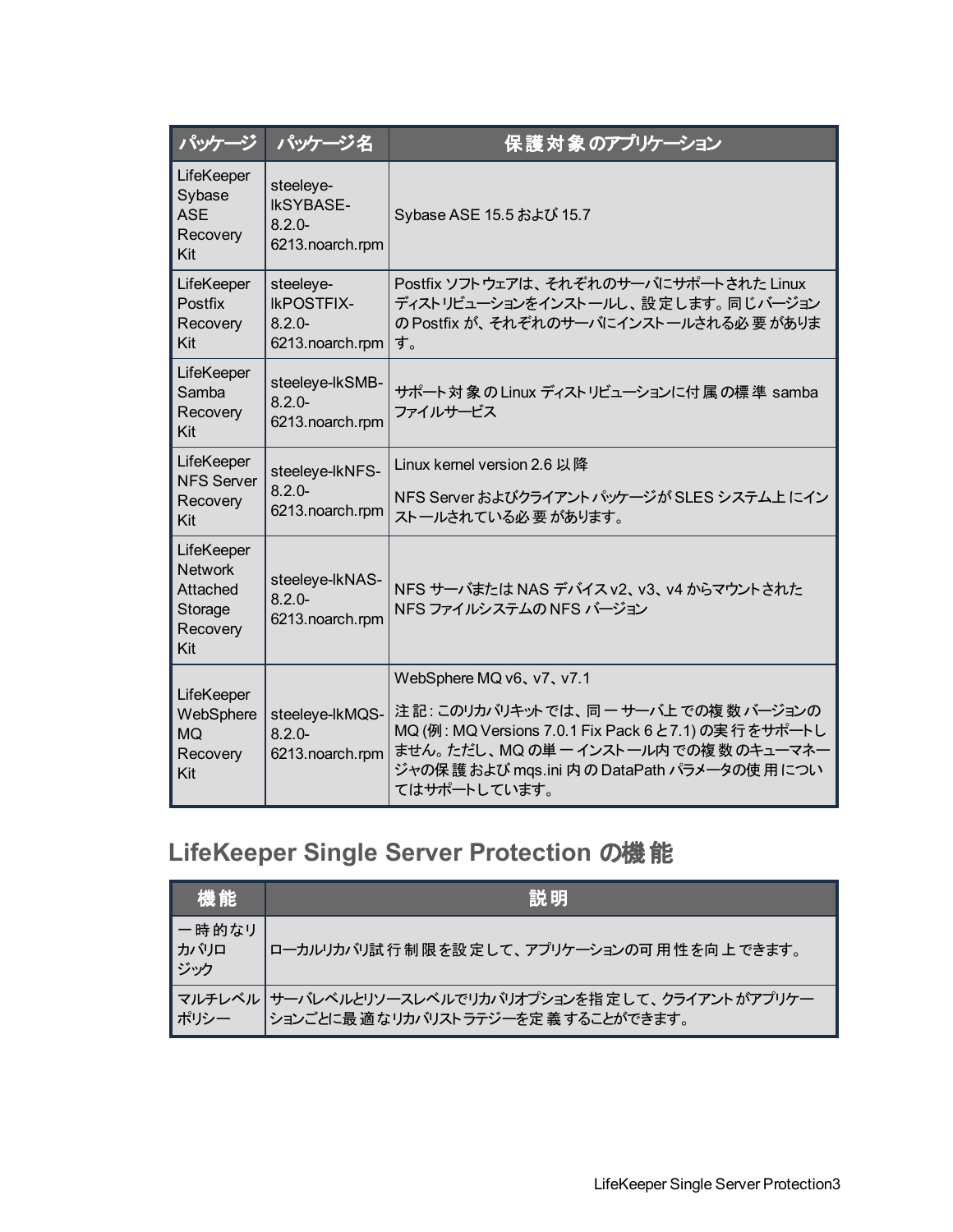| 機能                          | 説明                                                 |
|-----------------------------|----------------------------------------------------|
| 通知のみ/メ                      | ユーザが1つ以上のリソースの監視を一時的に無効にして、LifeKeeper Single       |
| ンテナンス                       | Server Protection がメンテナンス中 のリソースを復旧させないようにすることができま |
| モード                         | す。                                                 |
| <b>VMware</b>               | VMware の vSphere プラットフォームと統合して、組織がサーバ仮想化と自動化を最     |
| vSphere の                   | 大限に活用できるようにしながら、アプリケーションの可用性を向上します(VMware          |
| 統合                          | 環境のみ)。                                             |
| vSphere<br>Client プラグ<br>イン | vSphere Client により一元化された管理と監視(VMware 環境のみ)。        |

### <span id="page-6-1"></span><span id="page-6-0"></span>システム要件

**LifeKeeper Single Server Protection** の製品要件

LifeKeeper Single Server Protection は、下表に示す最低要件を満たすすべてのLinux プラットフォー ムでサポートされます。

| 説明                                     | 要件                                                                                                                                                                                                                                                       |
|----------------------------------------|----------------------------------------------------------------------------------------------------------------------------------------------------------------------------------------------------------------------------------------------------------|
| Linux<br>才ぺ<br>レー<br>ティン<br>グシス<br>テム* | 個々のオペレーティングシステム情報については、「Linux Configuration Table」(カーネルセク<br>ションのみ)を参照してください。                                                                                                                                                                            |
| メモリ                                    | LifeKeeper Single Server Protection を実行するシステムの最小メモリ要件は 512MB です。<br>これは LifeKeeper Single Server Protection がサポートする Linux ディストリビューションが必<br>要とする最低限の容量です。システムのメモリは LifeKeeper Single Server Protection が保<br>護 するシステム上 で動作 するアプリケーションに対してサイジングする必要 があります。 |
| ディ<br>スク容<br>量                         | SSP パッケージに必 要なディスク容 暈 は次 のとおりです。<br>/opt – 約 100000 ~ 105000 (1024 バイト) ディスクブロック (インストールするキットに依存しま<br>す)                                                                                                                                                 |
|                                        | /–約 110000(1024 バイト) ディスクブロック                                                                                                                                                                                                                            |

### <span id="page-6-2"></span>**LifeKeeper Single Server Protection** サポート ソフトウェア

下表のサポートソフトウェアは、VM とアプリケーション監視を設定された VMware VM でのみ必要です。